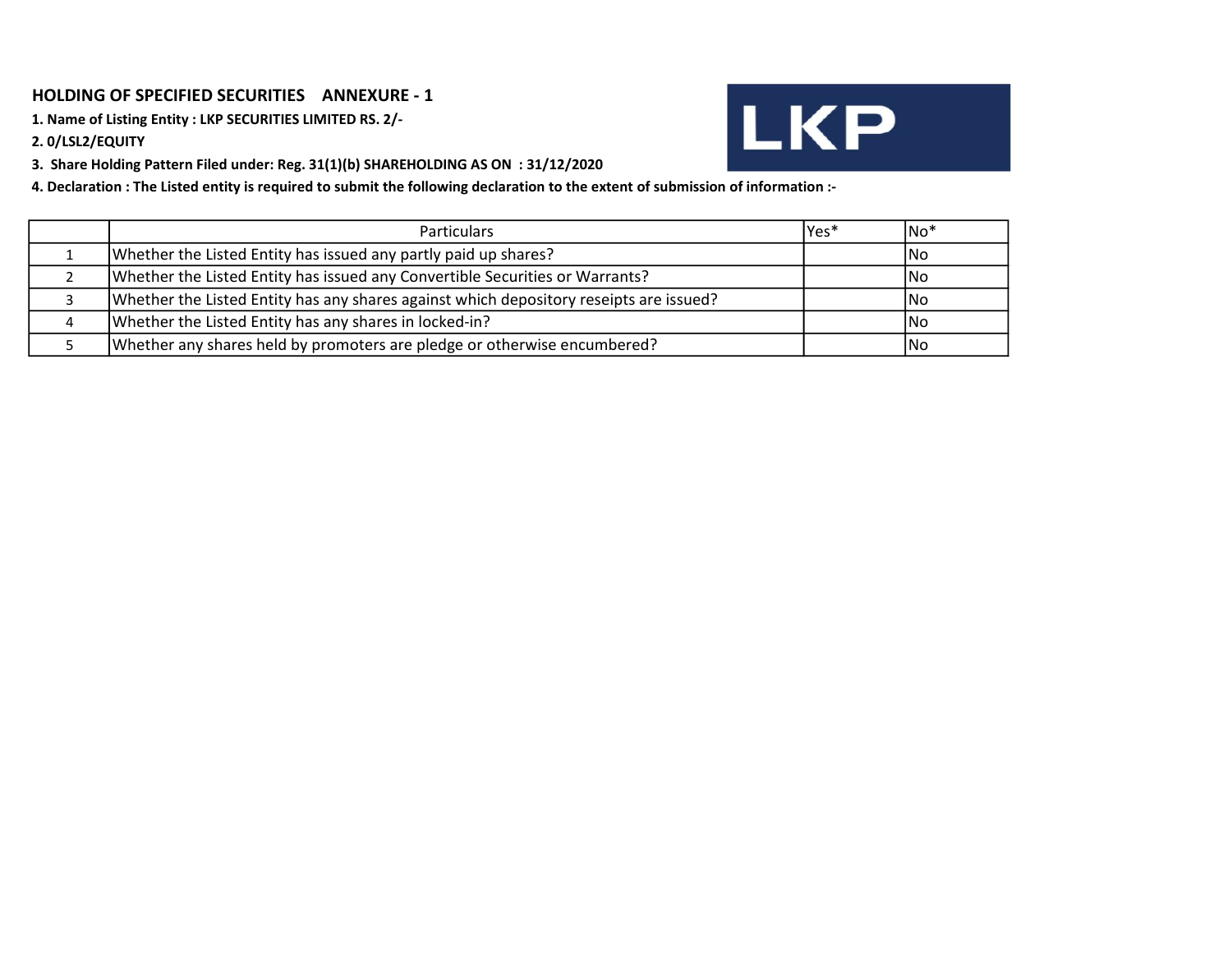

### Table I - Summary Statement holding of specified securities

| Categ       | Category of shareholder (II)   | Nos. of share |             | No. of fully $\vert$ No. of Partly $\vert$ No. of $\vert$ |         |           | Total Nos. Shareholding | No of voting Rights held in each class of |                     | No of shares    | <b>Total</b> | Number of Locked in shares             |                                    | Number of shares pledged Number of |              |                         |              |              |
|-------------|--------------------------------|---------------|-------------|-----------------------------------------------------------|---------|-----------|-------------------------|-------------------------------------------|---------------------|-----------------|--------------|----------------------------------------|------------------------------------|------------------------------------|--------------|-------------------------|--------------|--------------|
| $ $ ory (I) |                                | holders (III) | paid up     | $ $ paid -up equity $ $ shares $ $ shares held $ $        |         |           | as a % of               |                                           |                     | securities (IX) |              |                                        | underlying $\vert$ Shareholding    | (XII)                              |              | or otherwise encumbered |              | equity       |
|             |                                |               | equity      | shares held $(V)$ underly                                 |         | $(VII =$  | total no.of             |                                           |                     |                 |              | outstanding                            | as a %                             |                                    |              | (XIII)                  |              | shares held  |
|             |                                |               | shares held |                                                           | ing     | $IV+V+VI$ | shares                  |                                           | No of voting Rights |                 |              | Total as   convertible   assuming full |                                    |                                    |              |                         |              |              |
|             |                                |               | (IV)        |                                                           | Deposit |           | (Calculated             | Class X                                   | Class               | <b>Total</b>    | a% of        |                                        | Securities   Conversion of         | No.(a)                             | As a % of    | No.(a)                  | As a % of    | dematerializ |
|             |                                |               |             |                                                           | ory     |           | as per SCRR,            |                                           |                     |                 |              | $  (A+B+C)  $ (including               | convertible                        |                                    | Total shares |                         | Total shares | ed Form      |
|             |                                |               |             |                                                           | Receipt |           | 1957) (VIII)            |                                           |                     |                 |              |                                        | warrants) $(X)$   securities (as a |                                    | held (b)     |                         | held (b)     | (XIV)        |
|             |                                |               |             |                                                           | s (VI)  |           | As a % of               |                                           |                     |                 |              |                                        | % of diluted                       |                                    |              |                         |              |              |
|             |                                |               |             |                                                           |         |           | $(A+B+C2)$              |                                           |                     |                 |              |                                        | share capital)                     |                                    |              |                         |              |              |
| (A)         | Promoter and Promoter Group    |               | 48896356    |                                                           |         | 48896356  | 66.13                   | 48896356                                  |                     | 48896356        | 66.13        |                                        | 66.13                              |                                    | 0.00         |                         | 0.00         | 48896356     |
| (B)         | <b>Public</b>                  | 6558          | 25038380    |                                                           |         | 25038380  | 33.87                   | 25038380                                  |                     | 25038380        | 33.87        |                                        | 33.87                              |                                    | 0.00         | N/A                     | N/A          | 22929104     |
| (C)         | Non Promoter - Non Public      |               |             |                                                           |         |           |                         |                                           |                     |                 |              |                                        |                                    |                                    |              |                         |              |              |
| (C1)        | Shares underlying DRs          |               |             |                                                           |         |           | 0.00                    |                                           |                     |                 | 0.00         |                                        | 0.00                               |                                    | 0.00         | N/A                     | N/A          |              |
| (C2)        | Shares held by Employee Trusts |               |             |                                                           |         |           | 0.00                    |                                           |                     |                 | 0.00         |                                        | 0.00                               |                                    | 0.00         | N/A                     | N/A          |              |
|             | <b>Total</b>                   | 6566          | 73934736    |                                                           |         | 73934736  | 100.00                  | 73934736                                  |                     | 73934736 100.00 |              |                                        | 100.00                             |                                    | 0.00         |                         | 0.00         | 71825460     |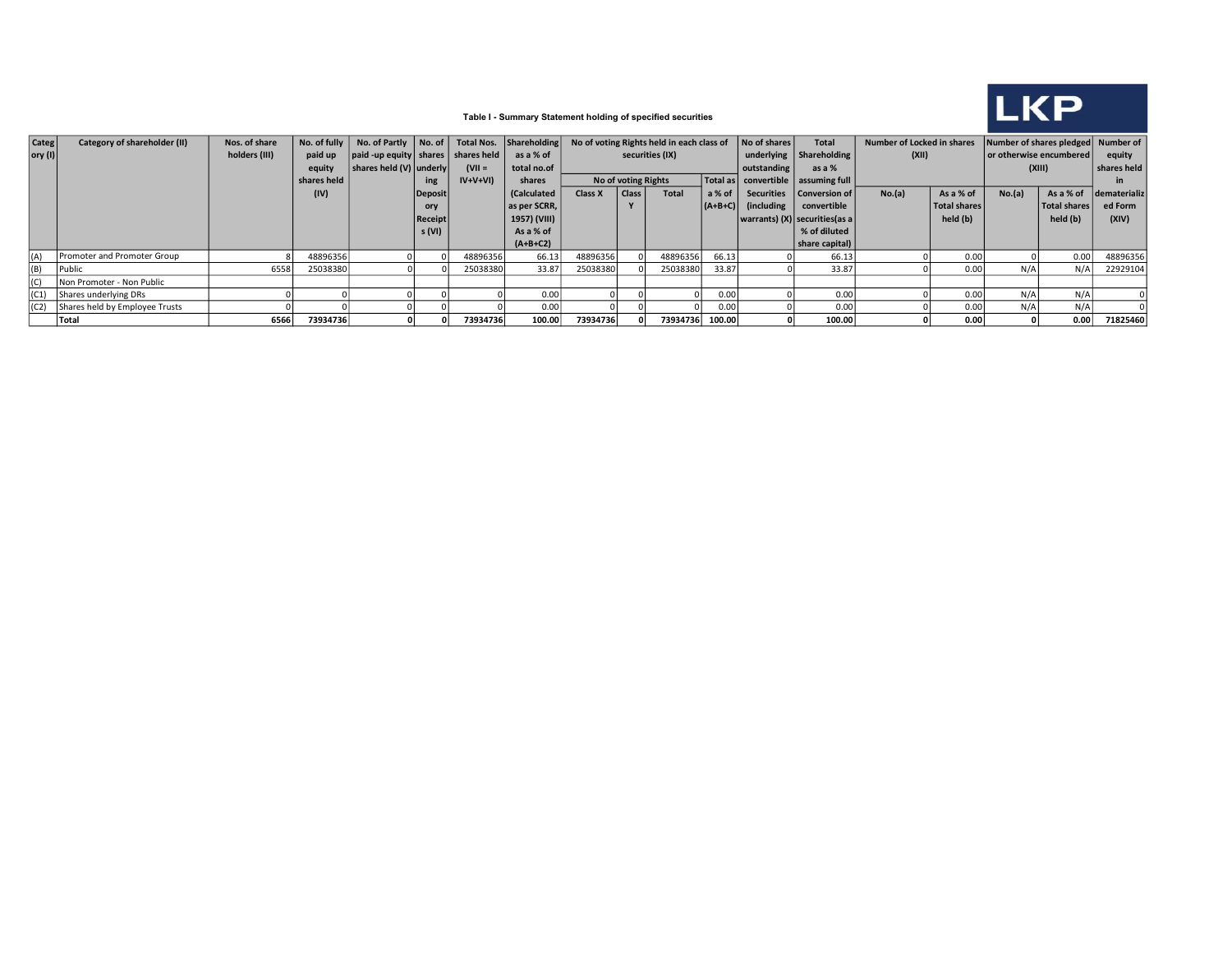

## Table II - Statement showing Shareholding Pattern of the Promoter and Promoter Group

|         |                                                  |               |                  |         |                      |                   |               |                                           |                     |              |              |                   | <b>Total</b>         |          |                            |                          |                         |                  |
|---------|--------------------------------------------------|---------------|------------------|---------|----------------------|-------------------|---------------|-------------------------------------------|---------------------|--------------|--------------|-------------------|----------------------|----------|----------------------------|--------------------------|-------------------------|------------------|
|         |                                                  |               |                  |         |                      |                   |               | No of voting Rights held in each class of |                     |              |              | Shareholding as a |                      |          |                            | Number of shares pledged |                         |                  |
|         |                                                  |               |                  | No. of  |                      |                   |               |                                           | securities (IX)     |              |              | No of shares      | % assuming full      |          | <b>Number of Locked in</b> |                          | or otherwise encumbered | <b>Number of</b> |
|         |                                                  |               |                  | Partly  |                      |                   | Shareholding  |                                           | No of voting Rights |              | Total as     | underlying        | <b>Conversion of</b> |          | shares (XII)               | (XIII)                   |                         | equity           |
|         |                                                  |               |                  | paid-up |                      |                   | % calculate   | <b>Class X</b>                            | <b>Class</b>        | <b>Total</b> | a % of       | outstanding       | convertible          | No.(a)   | As a % of                  | No.(a)                   | As a % of               | shares held      |
|         |                                                  |               |                  | equity  | No. of shares        | <b>Total Nos.</b> | as per SCRR   |                                           |                     |              | <b>Total</b> | convertible       | securities (as a %   |          | <b>Total shares</b>        |                          | <b>Total shares</b>     | in               |
|         |                                                  |               | No. of fully     | shares  | underlying           | shares held       | 1957 As a %   |                                           |                     |              | voting       | <b>Securities</b> | of diluted share     |          | held (b)                   |                          | held (b)                | dematerializ     |
|         | Category & Name of the Shareholder Nos. of share |               | paid up equity   | held    | Depository           | $(VII =$          | of $(A+B+C2)$ |                                           |                     |              | rights       | (including        | capital) (XI)        |          |                            |                          |                         | ed Form          |
|         | (1)                                              | holders (III) | shares held (IV) | (V)     | <b>Receipts (VI)</b> | $IV+V+VI)$        | (VIII)        |                                           |                     |              |              | warrants) (X)     | $=(VII)+(X)$ as a %  |          |                            |                          |                         | (XIV)            |
|         | Indian                                           |               |                  |         |                      |                   |               |                                           |                     |              |              |                   |                      |          |                            |                          |                         |                  |
| (a)     | Individuals/HUFs                                 |               |                  |         |                      | $\Omega$          | 0.00          | ΩI                                        | $\Omega$            |              | 0.00         |                   | 0.00                 | $\Omega$ | 0.00                       |                          | 0.00                    |                  |
| (b)     | Central Govt./State Govt.                        |               |                  |         |                      | $\Omega$          | 0.00          | $\Omega$                                  |                     |              | 0.00         | $\Omega$          | 0.00                 | $\Omega$ | 0.00                       |                          | 0.00                    | $\Omega$         |
| (c)     | Financial Institutions/Banks                     |               |                  |         | $\Omega$             | $\Omega$          | 0.00          | $\Omega$                                  | $\Omega$            |              | 0.00         | $\Omega$          | 0.00                 | $\Omega$ | 0.00                       |                          | 0.00                    | $\Omega$         |
| (d)     | Any Other(specify)                               |               |                  |         |                      |                   |               |                                           |                     |              |              |                   |                      |          |                            |                          |                         |                  |
| $(d-1)$ | Corporate Bodies                                 |               | 24662120         |         | $\Omega$             | 24662120          | 33.36         | 24662120                                  | $\Omega$            | 24662120     | 33.36        |                   | 33.36                | $\Omega$ | 0.00                       | $\Omega$                 | 0.00                    | 24662120         |
|         |                                                  |               |                  |         |                      |                   |               |                                           |                     |              |              |                   |                      |          |                            |                          |                         |                  |
|         | SEA GLIMPSE INVESTMENTS PVT LTD                  |               | 15940090         |         | $\Omega$             | 15940090          | 21.56         | 15940090                                  |                     | 15940090     | 21.56        |                   | 21.56                | n        | 0.00                       |                          | 0.00                    | 15940090         |
|         | <b>BHAVANA HOLDINGS PRIVATE</b>                  |               |                  |         |                      |                   |               |                                           |                     |              |              |                   |                      |          |                            |                          |                         |                  |
|         | <b>LIMITED</b>                                   |               | 8722030          |         |                      | 8722030           | 11.80         | 8722030                                   | $\Omega$            | 8722030      | 11.80        |                   | 11.80                | 0        | 0.00                       |                          | 0.00                    | 8722030          |
| $(d-2)$ | Directors                                        |               | 604332           |         | $\Omega$             | 604332            | 0.82          | 604332                                    | $\circ$             | 604332       | 0.82         | $\Omega$          | 0.82                 | $\Omega$ | 0.00                       | $\Omega$                 | 0.00                    | 604332           |
|         | PRATIK M DOSHI                                   |               | 604332           |         | $\Omega$             | 604332            | 0.82          | 604332                                    | $\circ$             | 604332       | 0.82         | $\Omega$          | 0.82                 | $\Omega$ | 0.00                       | $\Omega$                 | 0.00                    | 604332           |
| $(d-3)$ | Directors Relatives                              |               | 23629904         |         | $\Omega$             | 23629904          | 31.96         | 23629904                                  | $\Omega$            | 23629904     | 31.96        | $\Omega$          | 31.96                | 0        | 0.00                       | $\Omega$                 | 0.00                    | 23629904         |
|         | MAHENDRA VASANTRAI DOSHI                         |               | 9161700          |         | $\Omega$             | 9161700           | 12.39         | 9161700                                   | $\Omega$            | 9161700      | 12.39        | $\Omega$          | 12.39                | $\Omega$ | 0.00                       | $\Omega$                 | 0.00                    | 9161700          |
|         | MAHENDRA VASANTRAI DOSHI                         |               | 13167854         |         | $\sqrt{ }$           | 13167854          | 17.81         | 13167854                                  |                     | 13167854     | 17.81        | $\Omega$          | 17.81                | $\Omega$ | 0.00                       | $\Omega$                 | 0.00                    | 13167854         |
|         | <b>IRA PRATIK DOSHI</b>                          |               | 600000           |         | $\Omega$             | 600000            | 0.81          | 600000                                    | 0                   | 600000       | 0.81         | $\Omega$          | 0.81                 | $\Omega$ | 0.00                       |                          | 0.00                    | 600000           |
|         | SAMAYA PRATIK DOSHI                              |               | 600000           |         | $\Omega$             | 600000            | 0.81          | 600000                                    | $\circ$             | 600000       | 0.81         | $\Omega$          | 0.81                 | $\Omega$ | 0.00                       | $\Omega$                 | 0.00                    | 600000           |
|         | SHITAL A SONPAL                                  |               | 100350           |         | $\Omega$             | 100350            | 0.14          | 100350                                    | $\circ$             | 100350       | 0.14         | $\Omega$          | 0.14                 |          | 0.00                       | $\Omega$                 | 0.00                    | 100350           |
|         | Sub Total (A)(1)                                 |               | 48896356         |         |                      | 48896356          | 66.13         | 48896356                                  |                     | 48896356     | 66.13        |                   | 66.13                |          | 0.00                       |                          | 0.00                    | 48896356         |
| 12      | Foreign                                          |               |                  |         |                      |                   |               |                                           |                     |              |              |                   |                      |          |                            |                          |                         |                  |
|         |                                                  |               |                  |         |                      |                   |               |                                           |                     |              |              |                   |                      |          |                            |                          |                         |                  |
| (a)     | Individuals(NRI/Foreign Individuals)             |               |                  |         |                      | 0                 | 0.00          |                                           |                     | $\Omega$     | 0.00         |                   | 0.00                 | n        | 0.00                       |                          | 0.00                    | $\Omega$         |
| (b)     | Government                                       |               |                  |         | $\Omega$             | $\Omega$          | 0.00          | $\Omega$                                  | $\Omega$            |              | 0.00         | $\Omega$          | 0.00                 | $\Omega$ | 0.00                       |                          | 0.00                    | $\Omega$         |
| (c)     | Institutions                                     |               |                  |         | $\Omega$             | $\Omega$          | 0.00          | $\Omega$                                  | $\Omega$            |              | 0.00         | $\Omega$          | 0.00                 | $\Omega$ | 0.00                       |                          | 0.00                    | $\Omega$         |
| (d)     | Foreign Portfolio Investor                       |               |                  |         | $\Omega$             | $\Omega$          | 0.00          | $\Omega$                                  | $\Omega$            |              | 0.00         | $\Omega$          | 0.00                 | $\Omega$ | 0.00                       |                          | 0.00                    | $\Omega$         |
| (e)     | Any Other(specify)                               |               |                  |         |                      |                   |               |                                           |                     |              |              |                   |                      |          |                            |                          |                         |                  |
|         | Sub Total (A)(2)                                 |               |                  |         |                      | $\Omega$          | 0.00          | $\Omega$                                  | $\Omega$            |              | 0.00         |                   | 0.00                 |          | 0.00                       |                          | 0.00                    |                  |
|         |                                                  |               |                  |         |                      |                   |               |                                           |                     |              |              |                   |                      |          |                            |                          |                         |                  |
|         | <b>Total Shareholding of Promoter and</b>        |               |                  |         |                      |                   |               |                                           |                     |              |              |                   |                      |          |                            |                          |                         |                  |
|         | Promoter Group (A)=(A)(1)+(A)(2)                 |               | 48896356         |         | $\Omega$             | 48896356          | 66.13         | 48896356                                  | $\Omega$            | 48896356     | 66.13        |                   | 66.13                |          | 0.00                       |                          | 0.00                    | 48896356         |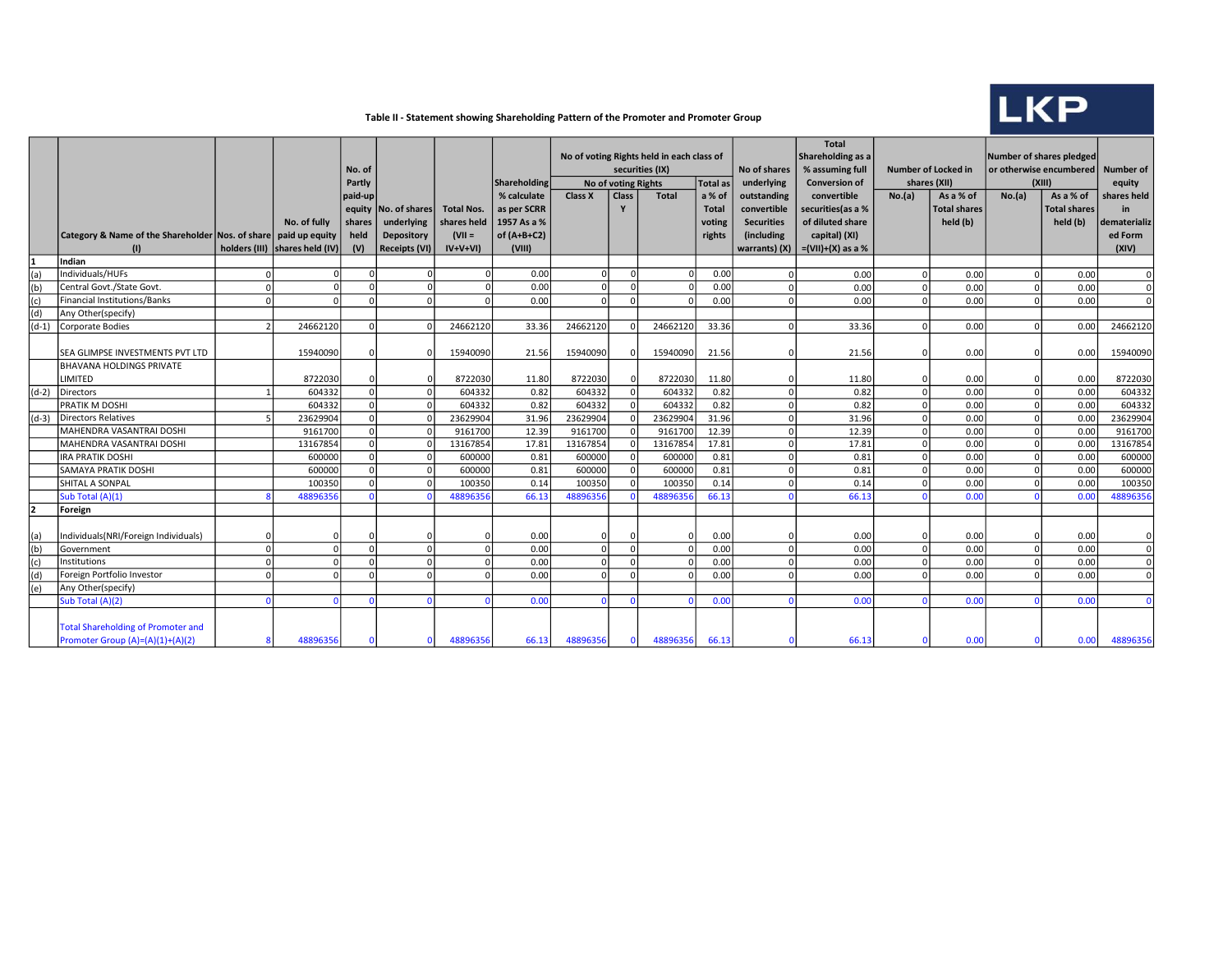

## Table III - Statement showing Shareholding Pattern of the Public Shareholder

|              |                                                                      |                |                                | No. of                                        |                                           |                                              |                                                                            | No of voting Rights held in each class of<br>securities (IX)<br>No of voting Rights |                   |              |                                                               | No of shares                                                                | <b>Total</b><br>Shareholding as a<br>% assuming full                                           |                | <b>Number of Locked in</b>                                   |                | <b>Number of shares</b><br>pledged or otherwise                   | <b>Number of</b>                                       |
|--------------|----------------------------------------------------------------------|----------------|--------------------------------|-----------------------------------------------|-------------------------------------------|----------------------------------------------|----------------------------------------------------------------------------|-------------------------------------------------------------------------------------|-------------------|--------------|---------------------------------------------------------------|-----------------------------------------------------------------------------|------------------------------------------------------------------------------------------------|----------------|--------------------------------------------------------------|----------------|-------------------------------------------------------------------|--------------------------------------------------------|
|              | Category & Name of the shareholder Nos. of share paid up equity      |                | No. of fully                   | Partly<br>paid-up<br>equity<br>shares<br>held | No. of shares<br>underlying<br>Depository | <b>Total Nos.</b><br>shares held<br>$(VII =$ | Shareholding<br>% calculate<br>as per SCRR<br>1957 As a %<br>of $(A+B+C2)$ | Class X                                                                             | <b>Class</b><br>Y | <b>Total</b> | <b>Total</b> as<br>a % of<br><b>Total</b><br>voting<br>rights | underlying<br>outstanding<br>convertible<br><b>Securities</b><br>(including | <b>Conversion of</b><br>convertible<br>securities (as a %<br>of diluted share<br>capital) (XI) | No.(a)         | shares (XII)<br>As a % of<br><b>Total shares</b><br>held (b) | No.(a)         | encumbered (XIII)<br>As a % of<br><b>Total shares</b><br>held (b) | equity<br>shares held<br>in<br>dematerializ<br>ed Form |
|              | (1)                                                                  |                | holders (III) shares held (IV) | (V)                                           | Receipts (VI)                             | $IV+V+VI$                                    | (VIII)                                                                     |                                                                                     |                   |              |                                                               | warrants) (X)                                                               | $=(VII)+(X)$ as a %                                                                            |                |                                                              |                |                                                                   | (XIV)                                                  |
| 1            | <b>Institutions</b>                                                  |                |                                |                                               |                                           |                                              |                                                                            |                                                                                     |                   |              |                                                               |                                                                             |                                                                                                |                |                                                              |                |                                                                   |                                                        |
| (a)          | <b>Mutual Funds</b>                                                  | $\mathbf{3}$   | 4200                           |                                               | $\overline{0}$                            | 4200                                         | 0.01                                                                       | 4200                                                                                | 0l                | 4200         | 0.01                                                          | 0                                                                           | 0.01                                                                                           | $\Omega$       | 0.00                                                         | $\Omega$       | 0.00                                                              | $\Omega$                                               |
| (b)          | Venture Capital Funds                                                | $\Omega$       | $\Omega$                       |                                               | $\overline{0}$                            | $\Omega$                                     | 0.00                                                                       | $\overline{0}$                                                                      | 0                 |              | 0.00                                                          | <sup>0</sup>                                                                | 0.00                                                                                           | $\Omega$       | 0.00                                                         | $\Omega$       | 0.00                                                              | $\Omega$                                               |
| (c)          | Alternate Investments Funds                                          | $\Omega$       | $\Omega$                       | $\Omega$                                      | $\circ$                                   | ΩI                                           | 0.00                                                                       | $\overline{0}$                                                                      | 0l                | $\Omega$     | 0.00                                                          | 0                                                                           | 0.00                                                                                           | $\Omega$       | 0.00                                                         | $\overline{0}$ | 0.00                                                              | $\Omega$                                               |
| (d)          | Foreign Venture Capital Investors                                    | $\Omega$       |                                |                                               | $\Omega$                                  |                                              | 0.00                                                                       |                                                                                     |                   |              | 0.00                                                          | $\Omega$                                                                    | 0.00                                                                                           |                | 0.00                                                         | $\epsilon$     | 0.00                                                              | $\Omega$                                               |
| (e)          | Foreign Portfolio Investors                                          | 1              | 3650198                        | $\Omega$                                      | 0                                         | 3650198                                      | 4.94                                                                       | 3650198                                                                             | 0l                | 3650198      | 4.94                                                          | $\Omega$                                                                    | 4.94                                                                                           | $\Omega$       | 0.00                                                         | $\Omega$       | 0.00                                                              | 3650198                                                |
|              | INDIA MAX INVESTMENT FUND<br>LIMITED                                 |                | 3650198                        |                                               | 0                                         | 3650198                                      | 4.94                                                                       | 3650198                                                                             |                   | 3650198      | 4.94                                                          | $\Omega$                                                                    | 4.94                                                                                           |                | 0.00                                                         | $\sqrt{ }$     | 0.00                                                              | 3650198                                                |
| (f)          | Financial Institutions/Banks                                         | $\overline{4}$ | 15300                          |                                               | $\circ$                                   | 15300                                        | 0.02                                                                       | 15300                                                                               | 0                 | 15300        | 0.02                                                          | $\Omega$                                                                    | 0.02                                                                                           |                | 0.00                                                         | $\Omega$       | 0.00                                                              | 300                                                    |
| (g)          | <b>Insurance Companies</b>                                           | <sup>o</sup>   | $\Omega$                       | $\Omega$                                      | $\circ$                                   | $\Omega$                                     | 0.00                                                                       | $\mathbf 0$                                                                         | 0                 |              | 0.00                                                          | $\circ$                                                                     | 0.00                                                                                           | $\Omega$       | 0.00                                                         | $\mathbf 0$    | 0.00                                                              | $\overline{0}$                                         |
| (h)          | Provident Funds / Pension Funds                                      | 0              | $\Omega$                       | $\Omega$                                      | $\Omega$                                  | ΩI                                           | 0.00                                                                       | $\Omega$                                                                            | $\Omega$          |              | 0.00                                                          | $\Omega$                                                                    | 0.00                                                                                           | $\Omega$       | 0.00                                                         | $\Omega$       | 0.00                                                              | $\Omega$                                               |
| (i)          | Any other (specify)                                                  |                |                                |                                               |                                           |                                              |                                                                            |                                                                                     |                   |              |                                                               |                                                                             |                                                                                                |                |                                                              |                |                                                                   |                                                        |
|              | Sub Total (B)(1)                                                     |                | 3669698                        |                                               | $\Omega$                                  | 366969                                       | 4.96                                                                       | 366969                                                                              |                   | 366969       | 4.96                                                          | $\Omega$                                                                    | 4.96                                                                                           |                | 0.00                                                         |                | 0.00                                                              | 3650498                                                |
| 2            | <b>Central Government/State</b><br>Government(s)/ President of India |                |                                |                                               |                                           |                                              |                                                                            |                                                                                     |                   |              |                                                               |                                                                             |                                                                                                |                |                                                              |                |                                                                   |                                                        |
| (a)          | Central Govt./State Govt.                                            | $\Omega$       | $\Omega$                       |                                               | 0                                         | $\Omega$                                     | 0.00                                                                       | 0l                                                                                  | 0l                |              | 0.00                                                          | $\Omega$                                                                    | 0.00                                                                                           | $\Omega$       | 0.00                                                         | $\Omega$       | 0.00                                                              | $\Omega$                                               |
|              | Sub Total (B)(2)                                                     | $\Omega$       | n                              |                                               | $\overline{0}$                            | $\Omega$                                     | 0.00                                                                       | $\overline{0}$                                                                      |                   |              | 0.00                                                          | $\Omega$                                                                    | 0.00                                                                                           |                | 0.00                                                         | C              | 0.00                                                              |                                                        |
| 3            | <b>Non-Institutions</b>                                              |                |                                |                                               |                                           |                                              |                                                                            |                                                                                     |                   |              |                                                               |                                                                             |                                                                                                |                |                                                              |                |                                                                   |                                                        |
| (a)          | Individual                                                           |                |                                |                                               |                                           |                                              |                                                                            |                                                                                     |                   |              |                                                               |                                                                             |                                                                                                |                |                                                              |                |                                                                   |                                                        |
|              | Ind-Hold nominal shr capital upto                                    |                |                                |                                               |                                           |                                              |                                                                            |                                                                                     |                   |              |                                                               |                                                                             |                                                                                                |                |                                                              |                |                                                                   |                                                        |
| (ai)         | Rs.2L                                                                | 6183           | 12458492                       | $\Omega$                                      | $\Omega$                                  | 12458492                                     | 16.85                                                                      | 12458492                                                                            | 0 I               | 12458492     | 16.85                                                         | $\Omega$                                                                    | 16.85                                                                                          | $\Omega$       | 0.00                                                         | $\Omega$       | 0.00                                                              | 10992072                                               |
|              | Ind-Hold nominal shr capital in excess<br>of Rs.2L                   |                | 825474                         | $\Omega$                                      | $\Omega$                                  | 825474                                       | 1.12                                                                       | 825474                                                                              |                   | 825474       | 1.12                                                          | $\Omega$                                                                    | 1.12                                                                                           |                | 0.00                                                         | $\epsilon$     | 0.00                                                              | 825474                                                 |
| (aii)<br>(b) | NBFCs Registered with RBI                                            | 0              | $\Omega$                       | $\Omega$                                      | $\circ$                                   | $\Omega$                                     | 0.00                                                                       | $\overline{0}$                                                                      | 0                 |              | 0.00                                                          | 0                                                                           | 0.00                                                                                           | $\Omega$       | 0.00                                                         | $\Omega$       | 0.00                                                              | $\Omega$                                               |
| (c)          | <b>Employees Trusts</b>                                              | $\Omega$       | O                              |                                               | 0                                         | $\Omega$                                     | 0.00                                                                       | $\overline{0}$                                                                      | ol                |              | 0.00                                                          | $\Omega$                                                                    | 0.00                                                                                           |                | 0.00                                                         | $\Omega$       | 0.00                                                              | $\Omega$                                               |
|              | Overseas Depositories (holding DRs)                                  |                |                                |                                               |                                           |                                              |                                                                            |                                                                                     |                   |              |                                                               |                                                                             |                                                                                                |                |                                                              |                |                                                                   |                                                        |
| (d)          | (balancing figure)                                                   | $\Omega$       | ŋ                              | $\Omega$                                      | $\Omega$                                  | $\Omega$                                     | 0.00                                                                       | $\Omega$                                                                            |                   |              | 0.00                                                          | $\Omega$                                                                    | 0.00                                                                                           | $\Omega$       | 0.00                                                         | $\Omega$       | 0.00                                                              | $\overline{0}$                                         |
| (e)          | Any Other(specify)                                                   |                |                                |                                               |                                           |                                              |                                                                            |                                                                                     |                   |              |                                                               |                                                                             |                                                                                                |                |                                                              |                |                                                                   |                                                        |
| $(e-1)$      | Non Resident Indians (Individuals)                                   | 267            | 1131665                        | $\Omega$                                      | 0                                         | 1131665                                      | 1.53                                                                       | 1131665                                                                             | $\Omega$          | 1131665      | 1.53                                                          | $\Omega$                                                                    | 1.53                                                                                           | $\Omega$       | 0.00                                                         | $\Omega$       | 0.00                                                              | 556115                                                 |
| $(e-2)$      | <b>Corporate Bodies</b>                                              | 66             | 2489731                        | $\Omega$                                      | $\circ$                                   | 2489731                                      | 3.37                                                                       | 2489731                                                                             | 0                 | 2489731      | 3.37                                                          | 0                                                                           | 3.37                                                                                           | $\Omega$       | 0.00                                                         | $\Omega$       | 0.00                                                              | 2441725                                                |
|              | MARYTIME TRIMPEX PRIVATE<br>LIMITED                                  |                | 784794                         | 0                                             | 0                                         | 784794                                       | 1.06                                                                       | 784794                                                                              |                   | 784794       | 1.06                                                          | $\Omega$                                                                    | 1.06                                                                                           |                | 0.00                                                         | C              | 0.00                                                              | 784794                                                 |
|              | HAS LIFESTYLE LIMITED                                                |                | 917352                         | $\Omega$                                      | $\circ$                                   | 917352                                       | 1.24                                                                       | 917352                                                                              | 0                 | 917352       | 1.24                                                          | $\mathbf 0$                                                                 | 1.24                                                                                           | $\Omega$       | 0.00                                                         | $\Omega$       | 0.00                                                              | 917352                                                 |
| $(e-3)$      | Directors                                                            | $1\vert$       | 39976                          | $\Omega$                                      | $\circ$                                   | 39976                                        | 0.05                                                                       | 39976                                                                               | 0                 | 39976        | 0.05                                                          | 0                                                                           | 0.05                                                                                           | $\Omega$       | 0.00                                                         | $\overline{0}$ | 0.00                                                              | 39876                                                  |
| $(e-4)$      | Trusts                                                               | $1\vert$       | 1200                           | $\Omega$                                      | $\circ$                                   | 1200                                         | 0.00                                                                       | 1200                                                                                | 0                 | 1200         | 0.00                                                          | 0                                                                           | 0.00                                                                                           | $\overline{0}$ | 0.00                                                         | $\Omega$       | 0.00                                                              | 1200                                                   |
| $(e-5)$      | <b>Clearing Member</b>                                               | 25             | 57150                          | $\Omega$                                      | $\circ$                                   | 57150                                        | 0.08                                                                       | 57150                                                                               | 0                 | 57150        | 0.08                                                          | 0                                                                           | 0.08                                                                                           | $\Omega$       | 0.00                                                         | $\Omega$       | 0.00                                                              | 57150                                                  |
| (e-6)        | Corporate Body - Broker                                              | $\mathbf{1}$   | 60                             | $\Omega$                                      | $\circ$                                   | 60                                           | 0.00                                                                       | 60                                                                                  | 0                 | 60           | 0.00                                                          | $\Omega$                                                                    | 0.00                                                                                           | $\Omega$       | 0.00                                                         | $\Omega$       | 0.00                                                              | 60                                                     |
| $(e-7)$      | Foreign Corporate Bodies                                             | $1\vert$       | 4364934                        | $\Omega$                                      | $\circ$                                   | 4364934                                      | 5.90                                                                       | 4364934                                                                             | 0                 | 4364934      | 5.90                                                          | 0                                                                           | 5.90                                                                                           |                | 0.00                                                         | $\Omega$       | 0.00                                                              | 4364934                                                |
|              | AGRUD CAPITAL PTE LTD                                                |                | 4364934                        | $\Omega$                                      | 0                                         | 4364934                                      | 5.90                                                                       | 4364934                                                                             | 0                 | 4364934      | 5.90                                                          | 0l                                                                          | 5.90                                                                                           | $\Omega$       | 0.00                                                         | $\Omega$       | 0.00                                                              | 4364934                                                |
|              | Sub Total (B)(3)                                                     | 6550           | 2136868                        | $\Omega$                                      | $\overline{0}$                            | 2136868                                      | 28.90                                                                      | 21368682                                                                            | $\Omega$          | 2136868      | 28.90                                                         | $\overline{0}$                                                              | 28.90                                                                                          |                | 0.00                                                         | $\Omega$       | 0.00                                                              | 19278606                                               |
|              | <b>Total Public Shareholding</b><br>$(B)=(B)(1)+(B)(2)+(B)(3)$       | 6558           | 25038380                       |                                               | 0                                         | 25038380                                     | 33.87                                                                      | 25038380                                                                            |                   | 25038380     | 33.87                                                         |                                                                             | 33.87                                                                                          |                | 0.00                                                         | C              | 0.00                                                              | 22929104                                               |